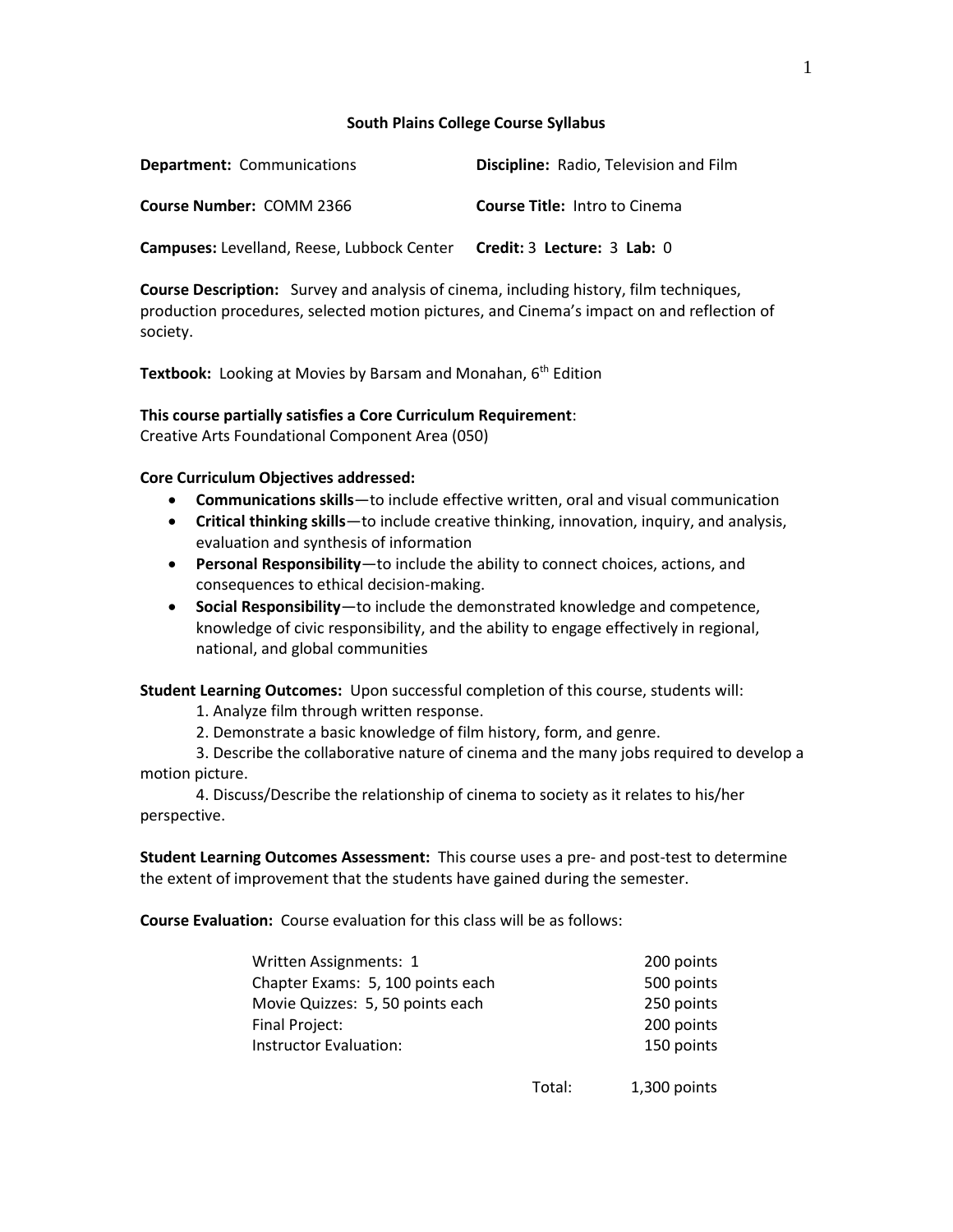| Grade Assignment: | 90% and up    | А |
|-------------------|---------------|---|
|                   | 80-89%        | в |
|                   | 70-79%        |   |
|                   | 60-69%        | D |
|                   | 59% and below |   |

**Attendance Policy:** Students are expected to attend all classes in order to be successful in a course. The student may be administratively withdrawn from the course when absences become excessive as defined in the course syllabus. If you have a total of 6 or more unexcused absences or a total of 4 or more consecutive absences, you are subject to an administrative drop. Such drops are not automatic; correspondence with the instructor regarding intentions and making up missed assignments will result in the student not being administratively dropped.

When an unavoidable reason for class absence arises, such as illness, an official trip authorized by the college or an official activity, the instructor may permit the student to make up work missed. It is the student's responsibility to complete work missed within a reasonable period of time as determined by the instructor. The instructor teaches multiple sections of this class. If you know you will miss a class for any reason, you may attend one of the other classes to avoid an absence and attain the information from that class. Contact the instructor for details.

Students who enroll in a course but have "Never Attended" by the official census date, as reported by the faculty member, will be administratively dropped by the Office of Admissions and Records. A student who does not meet the attendance requirements of a class as stated in the course syllabus and does not officially withdraw from that course by the official census date of the semester, may be administratively withdrawn from that course and receive a grade of "X" or "F" as determined by the instructor. Instructors are responsible for clearly stating their administrative drop policy in the course syllabus, and it is the student's responsibility to be aware of that policy.

It is the student's responsibility to verify administrative drops for excessive absences through MySPC using his or her student online account. If it is determined that a student is awarded financial aid for a class or classes in which the student never attended or participated, the financial aid award will be adjusted in accordance with the classes in which the student did attend/participate and the student will owe any balance resulting from the adjustment.

**Plagiarism and Cheating:** Students are expected to do their own work on all projects, quizzes, assignments, examinations, and papers. Failure to comply with this policy will result in an F for the assignment and can result in an F for the course if circumstances warrant.

Plagiarism violations include, but are not limited to, the following:

- 1. Turning in a paper that has been purchased, borrowed, or downloaded from another student, an online term paper site, or a mail order term paper mill;
- 2. Cutting and pasting together information from books, articles, other papers, or online sites without providing proper documentation;
- 3. Using direct quotations (three or more words) from a source without showing them to be direct quotations and citing them; or
- 4. Missing in-text citations.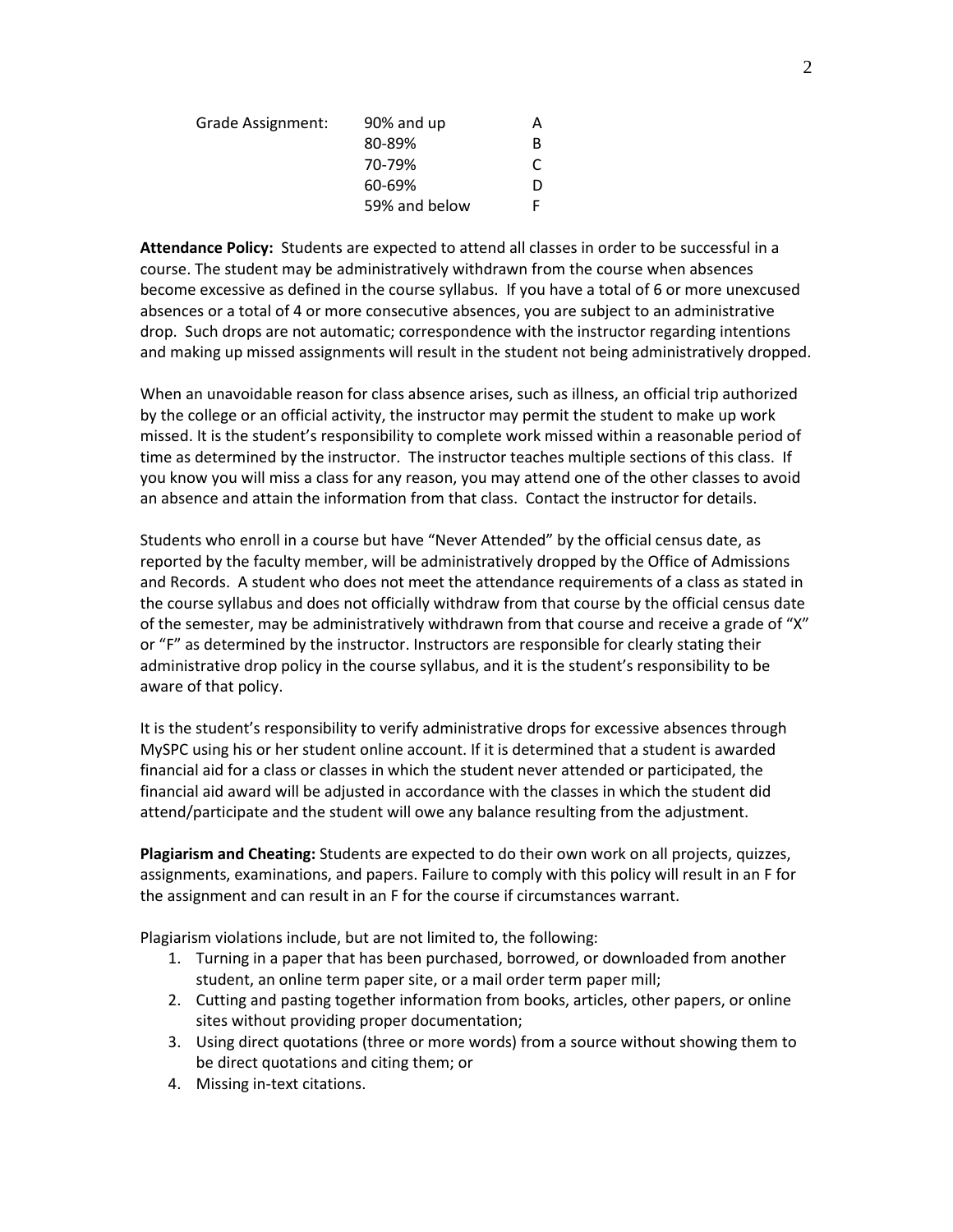Cheating violations include, but are not limited to, the following:

- 1. Obtaining an examination by stealing or collusion;
- 2. Discovering the content of an examination before it is given;
- 3. Using an unauthorized source of information (notes, textbook, text messaging, internet, apps) during an examination, quiz, or homework assignment;
- 4. Entering an office or building to obtain unfair advantage;
- 5. Taking an examination for another;
- 6. Altering grade records;
- 7. Copying another's work during an examination or on a homework assignment;
- 8. Rewriting another student's work in Peer Editing so that the writing is no longer the original student's;
- 9. Taking pictures of a test, test answers, or someone else's paper.

**Student Code of Conduct Policy**: Any successful learning experience requires mutual respect on the part of the student and the instructor. Neither instructor nor student should be subject to others' behavior that is rude, disruptive, intimidating, aggressive, or demeaning**.** Student conduct that disrupts the learning process or is deemed disrespectful or threatening shall not be tolerated and may lead to disciplinary action and/or removal from class.

**Diversity Statement:** In this class, the teacher will establish and support an environment that values and nurtures individual and group differences and encourages engagement and interaction. Understanding and respecting multiple experiences and perspectives will serve to challenge and stimulate all of us to learn about others, about the larger world and about ourselves. By promoting diversity and intellectual exchange, we will not only mirror society as it is, but also model society as it should and can be.

**Disability Statement:** Students with disabilities, including but not limited to physical, psychiatric, or learning disabilities, who wish to request accommodations in this class should notify the Disability Services Office early in the semester so that the appropriate arrangements may be made. In accordance with federal law, a student requesting accommodations must provide acceptable documentation of his/her disability to the Disability Services Office. For more information, call or visit the Disability Services Office at Levelland (Student Health & Wellness Office) 806-716-2577, Reese Center (Building 8) 806-716-4675, or Plainview Center (Main Office) 806-716-4302 or 806-296-9611.

**Nondiscrimination Policy:** South Plains College does not discriminate on the basis of race, color, national origin, sex, disability or age in its programs and activities. The following person has been designated to handle inquiries regarding the non-discrimination policies: Vice President for Student Affairs, South Plains College, 1401 College Avenue, Box 5, Levelland, TX 79336. Phone number 806-716-2360.

**Title IX Pregnancy Accommodations Statement:** If you are pregnant, or have given birth within six months, Under Title IX you have a right to reasonable accommodations to help continue your education. To [activate](http://www.southplainscollege.edu/employees/manualshandbooks/facultyhandbook/sec4.php) accommodations you must submit a Title IX pregnancy accommodations request, along with specific medical documentation, to the Director of Health and Wellness. Once approved, notification will be sent to the student and instructors. It is the student's responsibility to work with the instructor to arrange accommodations. Contact the